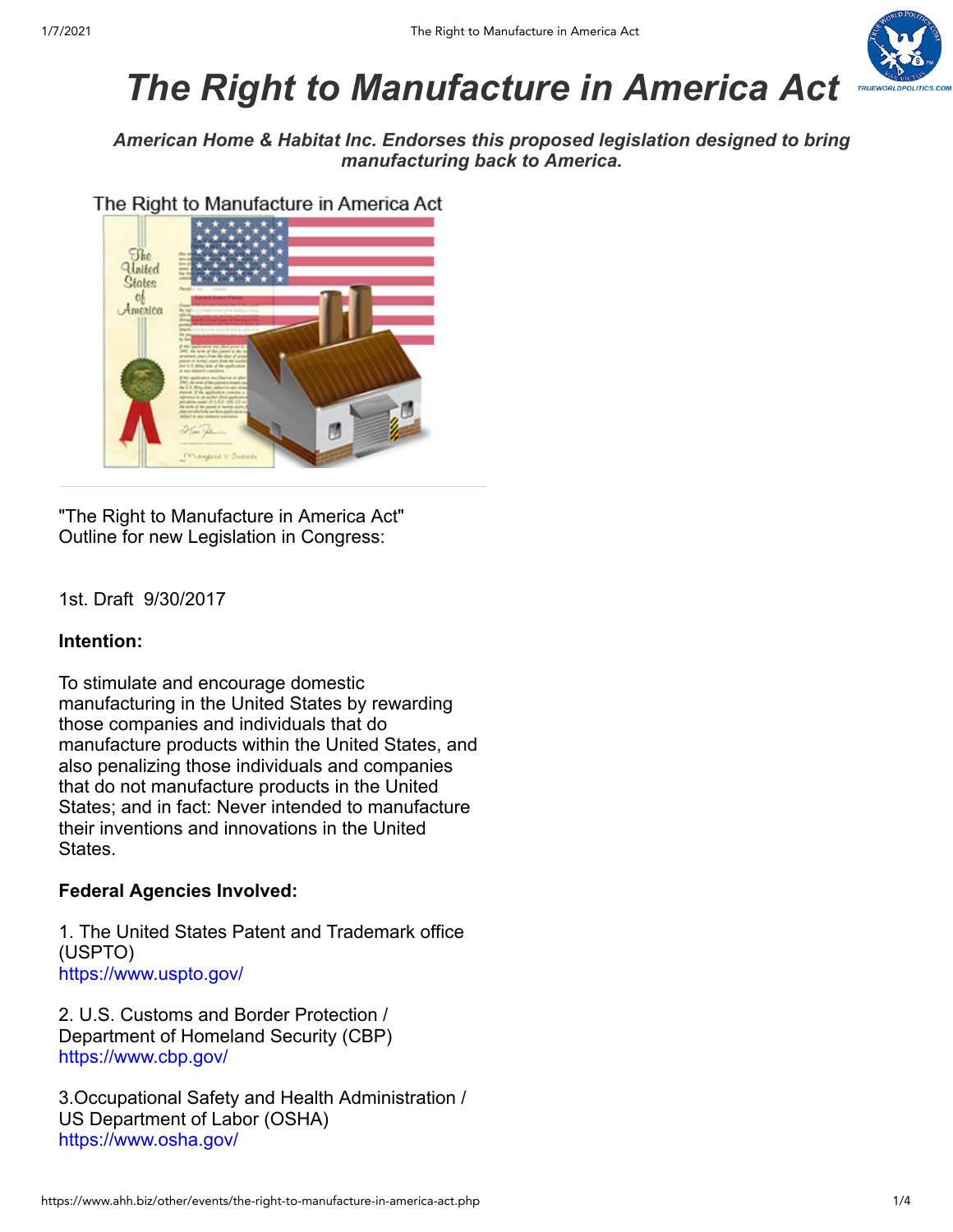# **Structure of proposed Legislation**

1. Patent Law Reform 2. Coordination and information sharing between USPTO, CPB and OSHA 3. Documentation requirements required to achieve "Made in USA" certification 4. The Right to Manufacture in America.

## **Discussion:**

What is a Patent?

" A patent is a set of exclusive rights granted by a sovereign state to an inventor or assignee for a limited period of time in exchange for detailed public disclosure of an invention. An invention is a solution to a specific technological problem and is a product or a process." - <https://en.wikipedia.org/wiki/Patent>

### **I contend:**

Existing Patent Law does not protect the interests of the United States of America, the interests of American Manufacturers, nor the interests of American Workers.

Most innovations and inventions that have been granted U.S. Patent protection in recent years have never been manufactured in the United States, with the exception of a handful of prototypes / proofs of concept, specifically made to serve as models to guide mass production in overseas factories, mainly in Asia.

This kind of "innovation and invention" that is occurring every day in America is NOT sustainable. Surely the inventors and patent holders and their agents profit handsomely from their invention, as do a limited number of large retailers like Amazon and Walmart.

However, American manufactures who are the traditional creators of well paying and sustainable jobs are closing down every day in this nation. Many multinational corporation who do have manufacturing operations in the United States are closing those factories in the U.S. and and offshoring those operations to other countries.

### **Therefore I propose the following style of legislation / rule changes:**

1. U.S. Patents will still provide all the protections that they currently do, so long as it can be proven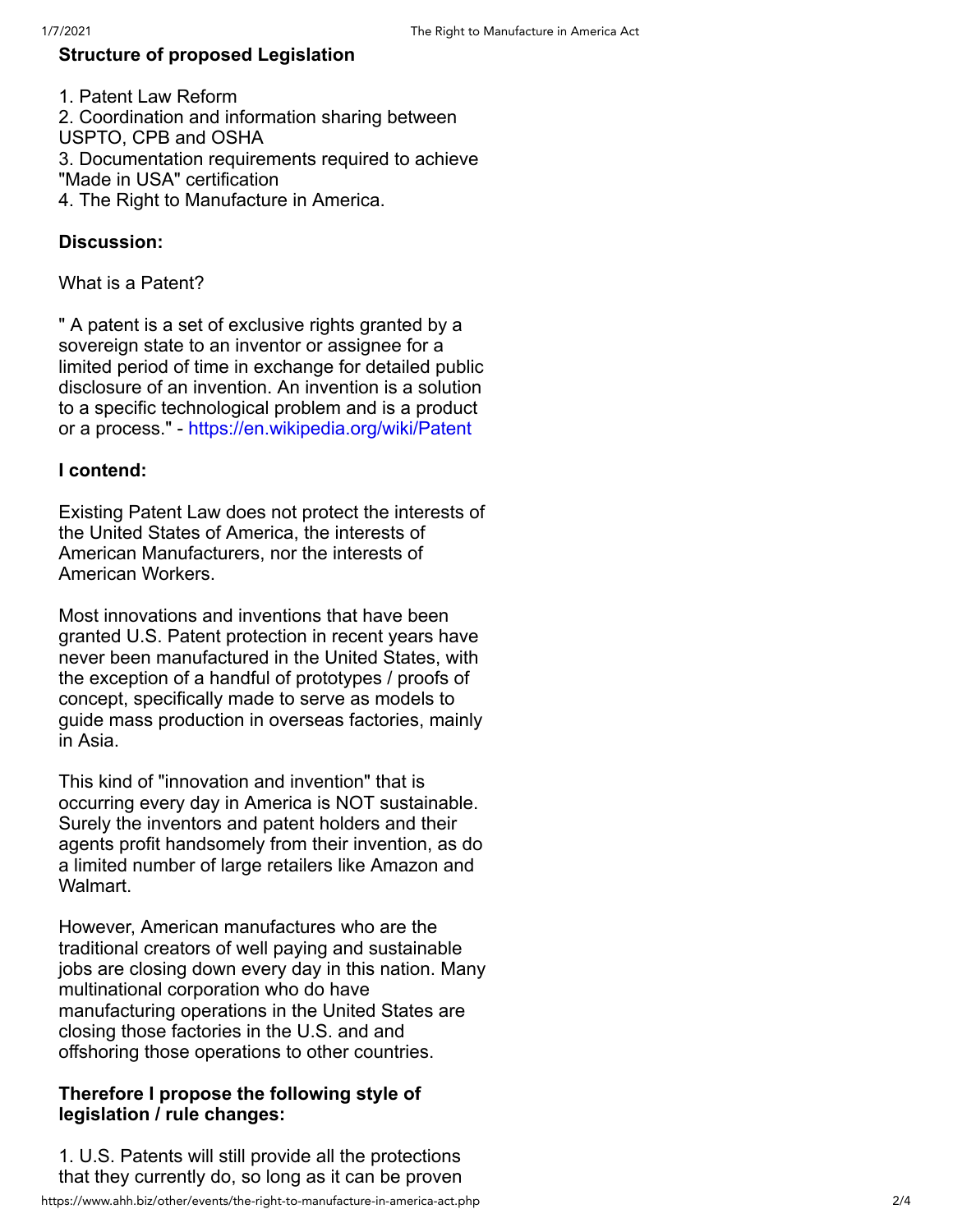and documented that the product is manufactured within the 50 United States, Puerto Rico, and Washington DC.

2. The burden of proof that the product is manufactured in the USA rests with the Patent holder, and will be documented and verified by both CBP and OSHA. (explained below) The USPT O website / search-able patent database will be expanded to include certification of "Made in America status" for all products covered by U.S. Patent protection.

3. If the U.S. Patent holder can NOT prove that their product is made within the United States, then any company or individual solely located within the United States, with Manufacturing facilities solely located within the United States, employing only US Citizens / permanent residents, can manufacture and sell that product, free from all claims of patent infringement, and would be exempt from paying all royalties to the patent holder(s) and their agents or assignee.

4. The patent holder (on new patents) has a grace period of 1 year from the date the patent is issued, to have the product 100% manufactured\* within the United States to be fully covered by patent protection. Existing patent holders would have 1 year from the enactment of this legislation to shift their manufacturing to the United States to maintain their patent protection.

\*Definition of 100% manufactured: if the patent holder has 5000 units of their product produced, all 5000 of those units must be manufactured in the United States in order to be qualify as 100% manufactured within the United States.

5. Changes in (CBP) US Customs reporting requirements for importers of goods that are protected by U.S. Patents, will be enacted. Goods imported into the United Sates that are covered by U.S. Patents be will be reported as such, and this information regarding the number of units imported, country of manufacture, and applicable U.S. Patent number, will be integrated onto the USPTO website so that persons searching the US Patent database by patent number will have access to this information and be instantly able to see the product's "Made in America Certification".

6. In addition to using using CBP to determine if a patented product was manufactured overseas and imported into the United States; "Made in America "